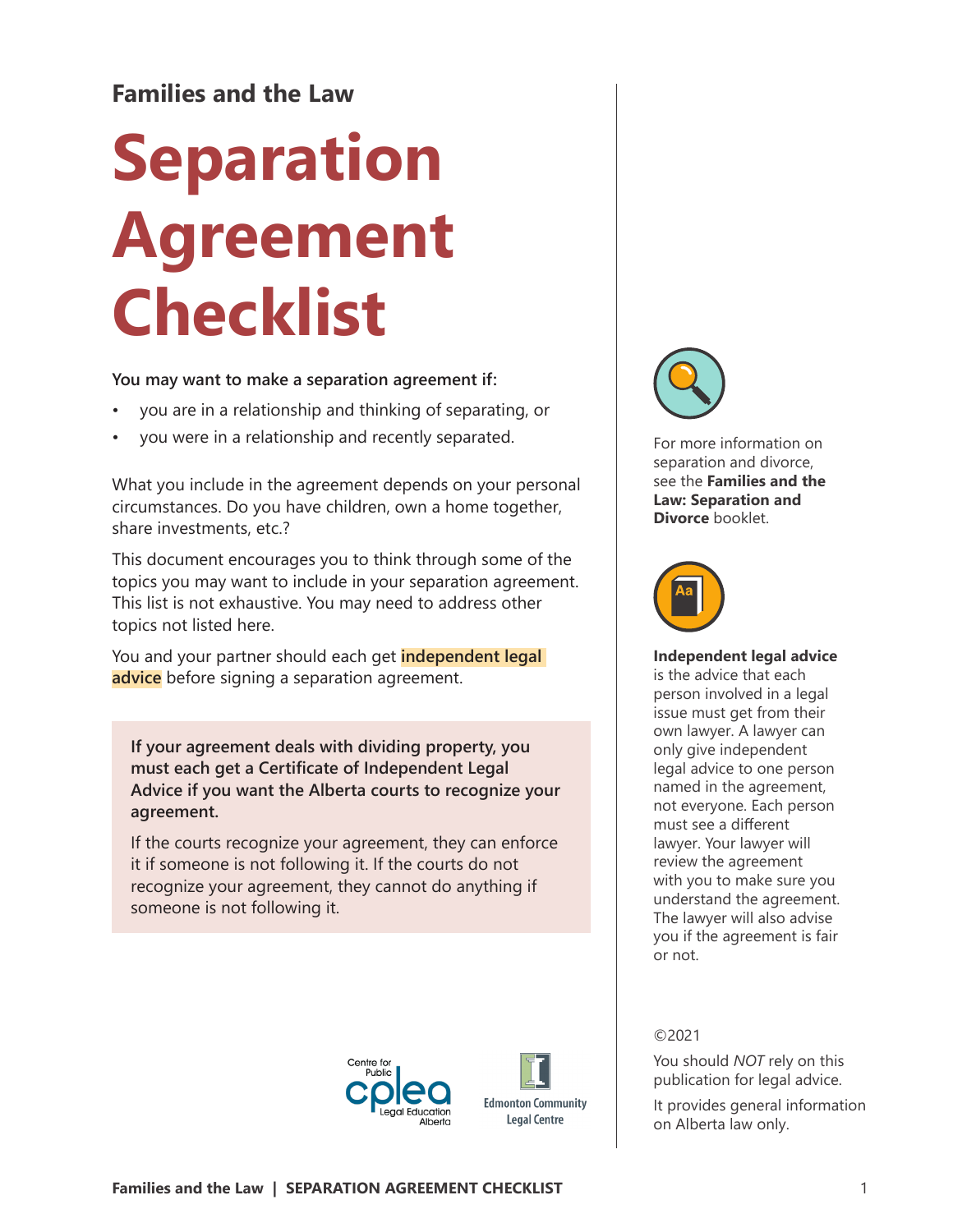For more information on parenting and contact, see the **Families and the Law: Parenting Time and Contact** booklet.

# **Parenting Arrangements**

- How will you and the other parent share parenting time and responsibilities? Who will the children live with? Who will make big decisions about the children? Do you need to make a schedule?
- What contact will the children have with people who don't have decision-making responsibilities or guardianship (such as grandparents or other family members)?
- Where will the children spend special holidays (such as Thanksgiving, Christmas, Easter or summer vacation)?
- How can the children keep in contact with either parent (for example, with the other parent while the children are with you)?
- How will you and the other parent communicate with each other? (There are apps that can help you and the other parent co-parent effectively.)
- Are supervised visits with one parent necessary? If so, who makes these arrangements? Who pays any costs? Are there any conditions on the visits?
- Does one parent have to travel to see the children? If so, who makes the travel arrangements? Who pays the travel costs?
- Can one parent move with the children?
	- See the **Families and the Law** tipsheets called **Moving With Children** and **Moving and the** *Divorce Act* for more information on what the law says.
- Can one parent change the children's names in the future?
- Which parent can apply for family and child government benefits and tax credits?
- Which parent will keep the children's passports? Can one parent travel with the children? Are there any other conditions on travelling with the children?
	- See the **Families and the Law** tipsheet called **Travelling With Children** for more information on what the law says.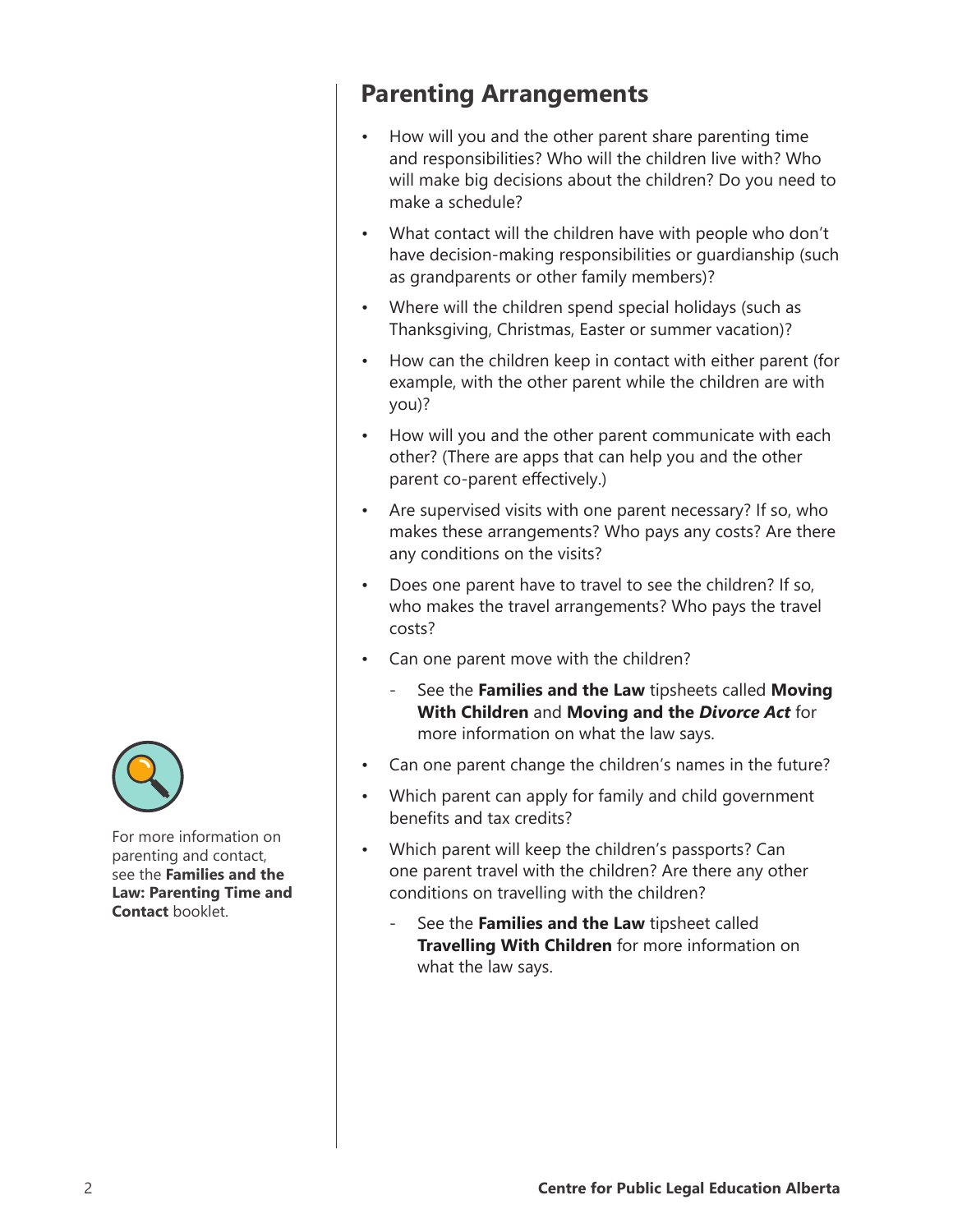# **Child Support**

- Will one parent pay child support? If so, how much will they pay?
	- The **Child Support Guidelines** set out the basic amount of child support depending on the parenting arrangement. The federal and Alberta guidelines are similar.
- How will you and the other parent share extraordinary expenses (such as medical and dental insurance premiums, medical treatments, glasses or braces, extracurricular activities, educational programs, etc.)?
- How long will you pay child support? Until the child is 18? Or until the child is older if they are going to school or otherwise dependent on the parents?
- How will you pay child support? In cash or through other benefits provided? Through the **Maintenance Enforcement Program** (MEP)?
- You and the other parent must share financial information, such as your incomes, with each other. How and when will you share financial information?
- How often will you recalculate child support? Should you include an administrative recalculation clause?
	- The **Child Support Recalculation Program** is an Alberta government program that annually recalculates child support based on the parents' current income tax information. You can register with the program if you have a valid child support order or child support agreement.
- Child support is often recalculated if there is a significant change in circumstances. Should your agreement include a definition of a significant change in circumstances?
- How will you and the other parent deal with retroactive support claims? (If one parent is not paying child support or not paying enough child support.)
- Will one or both of you save funds for future expenses, such as post-secondary tuition or emergencies? If so, how much and where will this money be kept? Are there any conditions on who can use this money and for what?



Use the federal government's online calculator **to calculate child support: http://bit.ly/39GJQ9Z**

Find more information about the **Maintenance Enforcement Program** (MEP) at:

**http://bit.ly/3j9vAcI**

Find more information about the **Child Support Recalculation Program** at: **http://bit.ly/3aoJ00M**



For more information on child support and partner or spousal support, see the **Families and the Law: Financial Support** booklet.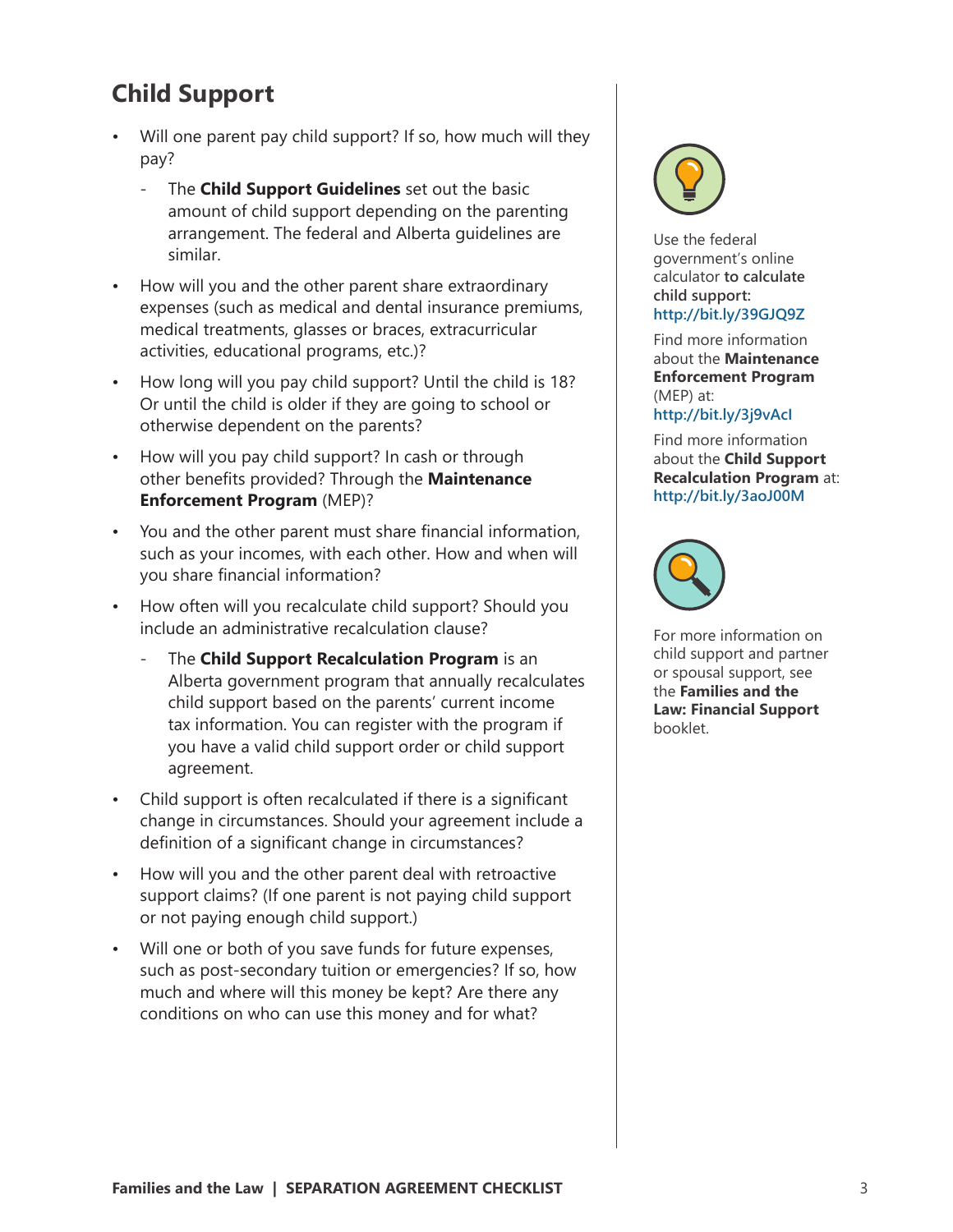# **Partner or Spousal Support**

- Will one partner/spouse pay support? If so, how much will they pay?
	- The **Spousal Support Advisory Guidelines** are a starting point for calculating spousal/partner support in Alberta.
- How will you and your partner/spouse share extraordinary expenses (such as medical and dental insurance premiums, medical treatments, educational programs, etc.)?
- How long will you pay support? Until a certain event or date?
- How will you pay your partner/spouse support? In cash or through other benefits provided? Through the Maintenance Enforcement Program (MEP)?
- You and the other parent should share financial information with each other. How and when will you share financial information?
- Will you recalculate support if there is a significant change in circumstances? Should your agreement include a definition of a significant change in circumstances?
- How will you and your partner/spouse deal with retroactive support claims? (If one partner/spouse is not paying support or not paying enough support.)
- Partner/spousal support payments are taxable income for the recipient. What are the tax consequences of receiving support payments?
- Will one or both of you save funds for future expenses, such as a serious illness or disability? If so, how much and where will this money be kept? Are there any conditions on who can use this money and for what?



Find the **Spousal Support Advisory Guidelines** at: **http://bit.ly/3rnbHlC**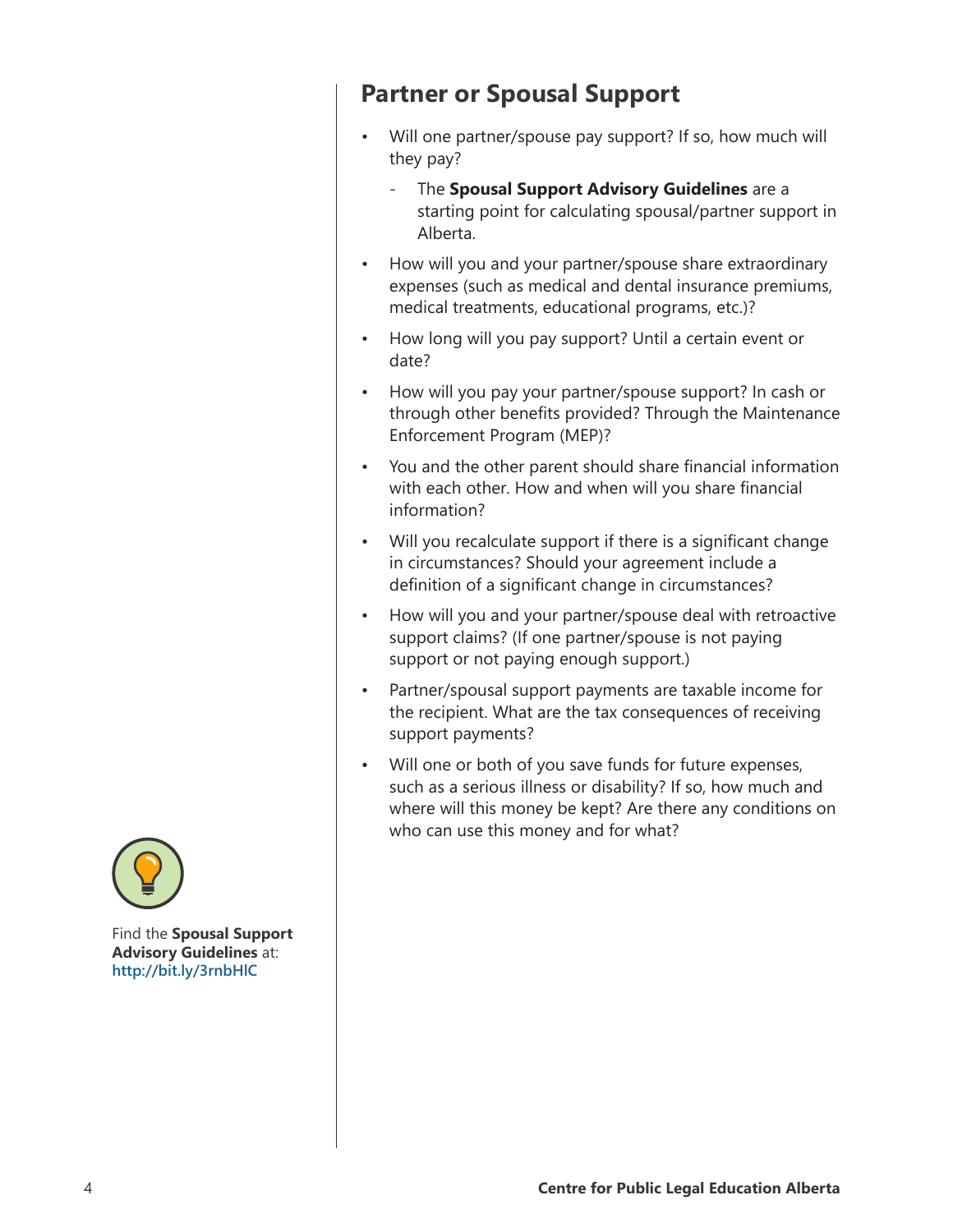# **Dividing Property**

#### **Family Home**

What happens with the family home? Will one of you continue to live in (possess) the home? Or will you sell it?

#### **EXCLUSIVE POSSESSION**

- Should the person staying in the home pay rent to the other person? If so, how much?
- Are there any conditions limiting occupation to one spouse (such as no possession if one spouse lives with another person)?
- Who pays the home expenses (mortgage, insurance, utilities, maintenance, etc.)?
- Will one partner buy out the other partner's share in the home?
- What happens if the home is destroyed (such as in a flood or fire)?

#### **SALE OF HOME**

- How will you share the sale proceeds?
- What is the process for selling the home? How will you choose a realtor, lawyer, etc.?
- How will you agree on the price? Do you need a formal valuation completed? Will you agree ahead of time to reduce the price if necessary?
- How will you divide the proceeds from the sale?

### **Financial Assets**

How will you divide your financial assets? **Below is a list of common financial assets:**

- Canada Pension Plan (CPP)
- Any other pension plans
- Life insurance policies
- Tax refunds
- RRSPs or RRIFs
- Stocks and bonds
- Trusts
- Other investments (GICs, TFSAs, savings accounts, etc.)
- Profit sharing plans
- Bank accounts (joint and individual)

*You should also consider the tax benefits of splitting, moving or cashing in assets.*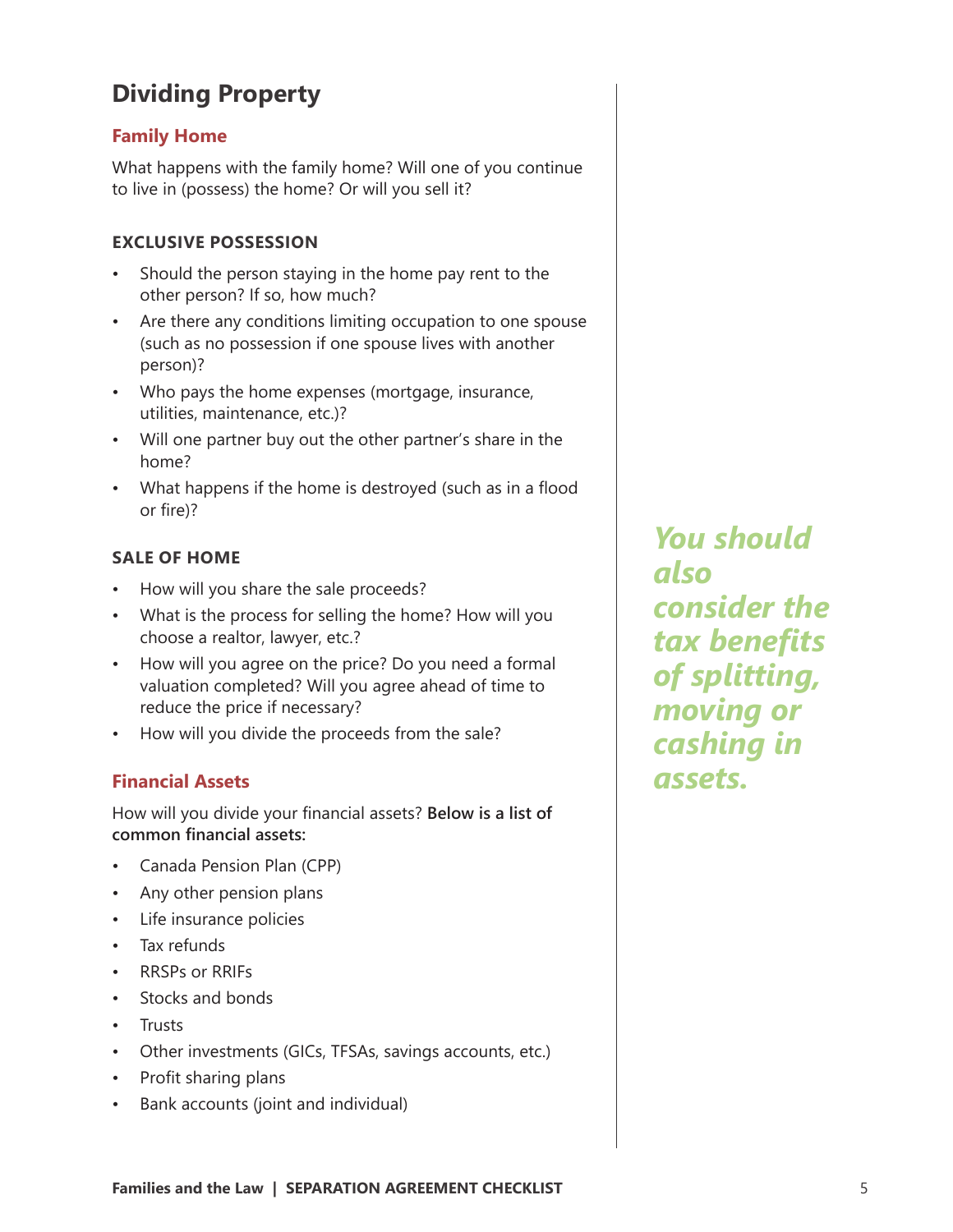#### **Physical Assets**

How will you divide your physical assets? **Below is a list of common physical assets:**

- Pets or animals
- Tools
- Employment equipment
- Furniture and appliances
- Vehicles, trailers, boats, etc.
- Leased property (homes, vehicles, etc.)
- Other real estate (farmland, investment properties, cabins, condos, etc.)
- Business assets
- Inherited assets and gifts
- Valuables (such as jewelry and art)

### **Valuation of Assets**

- Do you need an expert to valuate any of your assets?
- If so, what is the process for choosing an expert? What is the valuation process?

### **Allocation of Debts and Outstanding Payments**

- Who will pay existing debts (including mortgages, loans, lines of credit, credit cards, etc.)?
- Do you need to renegotiate any debts (including loans, lines of credit, mortgages, etc.)?



For more information on dividing property on separation, see the **Families and the Law: Property Division for Married and Unmarried Couples** booklet.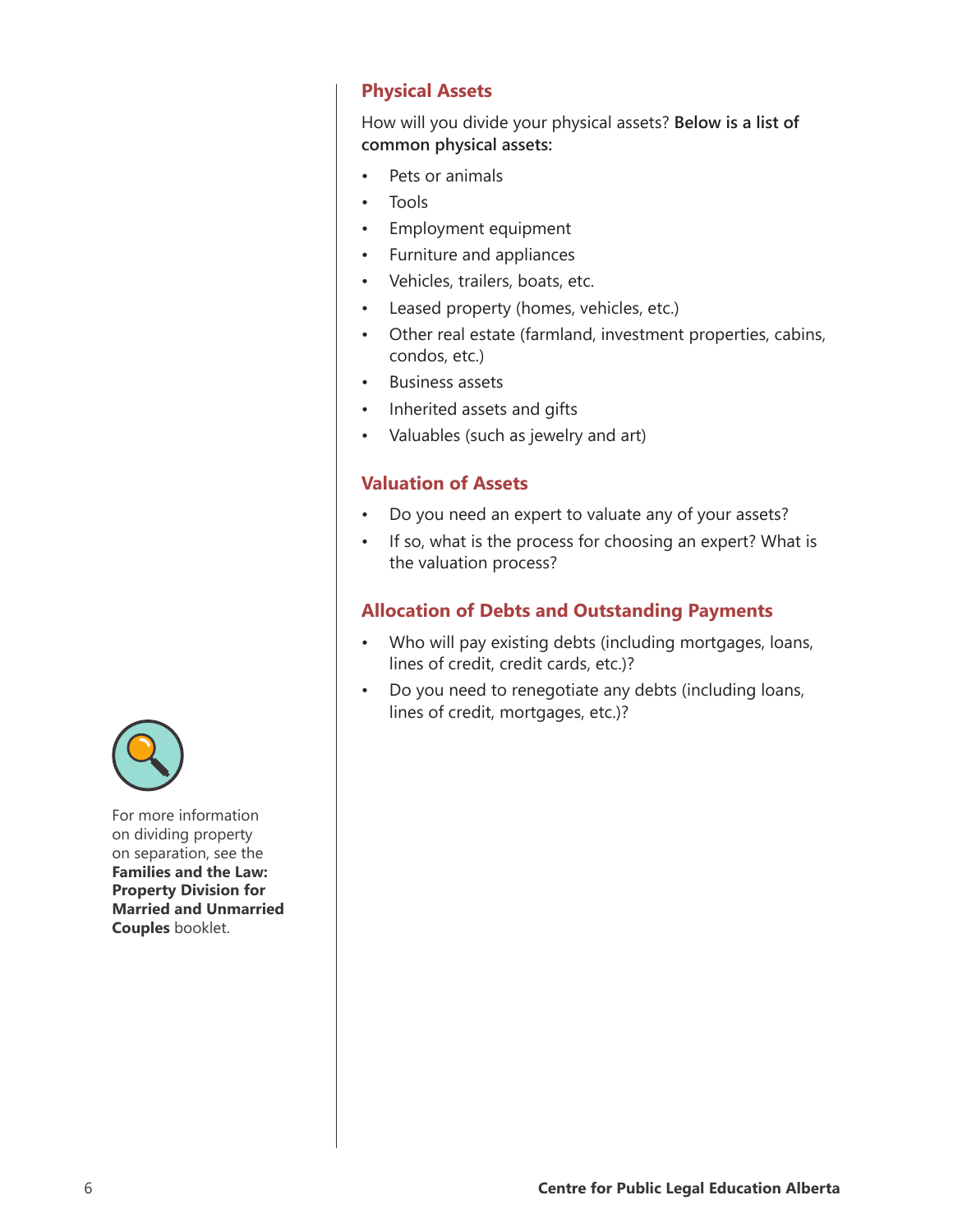# **Other Important Issues**

- Will the agreement bind your estate? Your partner's estate?
	- For example, if one partner passes away, will their estate have to continue paying child support?
- Will either partner maintain medical and dental insurance for the other partner or the children or both?
- Will either partner maintain life insurance? If yes, who will be the beneficiaries of the policy?
- Should you include a clause requiring you and your partner to disclose and exchange all relevant financial information for the last 3 years (such as tax returns, bank account statements, credit card statements, property assessment notices, pay stubs, corporate financial statements, etc.) before signing the agreement?
- How will you and your partner resolve conflicts over interpreting the agreement or making changes to the agreement?
	- There are many dispute resolution options that do not involve court, such as mediation or arbitration.
- Should your agreement include a severability clause?
	- Severability clauses state that the terms of the agreement are independent of each other. If one term is unenforceable, the agreement as a whole will still be valid.
- Who will pay for drafting or negotiating the agreement?
- Who will apply for divorce (if applicable)?
- How will you and your partner deal with each other after you sign the agreement? Examples include not incurring debts in the other partner's name, not interfering in the other partner's personal life, and not harassing or annoying the other partner.
- What happens if you and your partner reconcile?
- What happens if one partner has not disclosed all of their assets?
- Will the agreement be filed with the court and turned into a consent order? If so, who will do this? Who will pay any court fees?



For more information on resolving a family law dispute, see the **Families and the Law: Resolving Family Law Disputes** booklet.